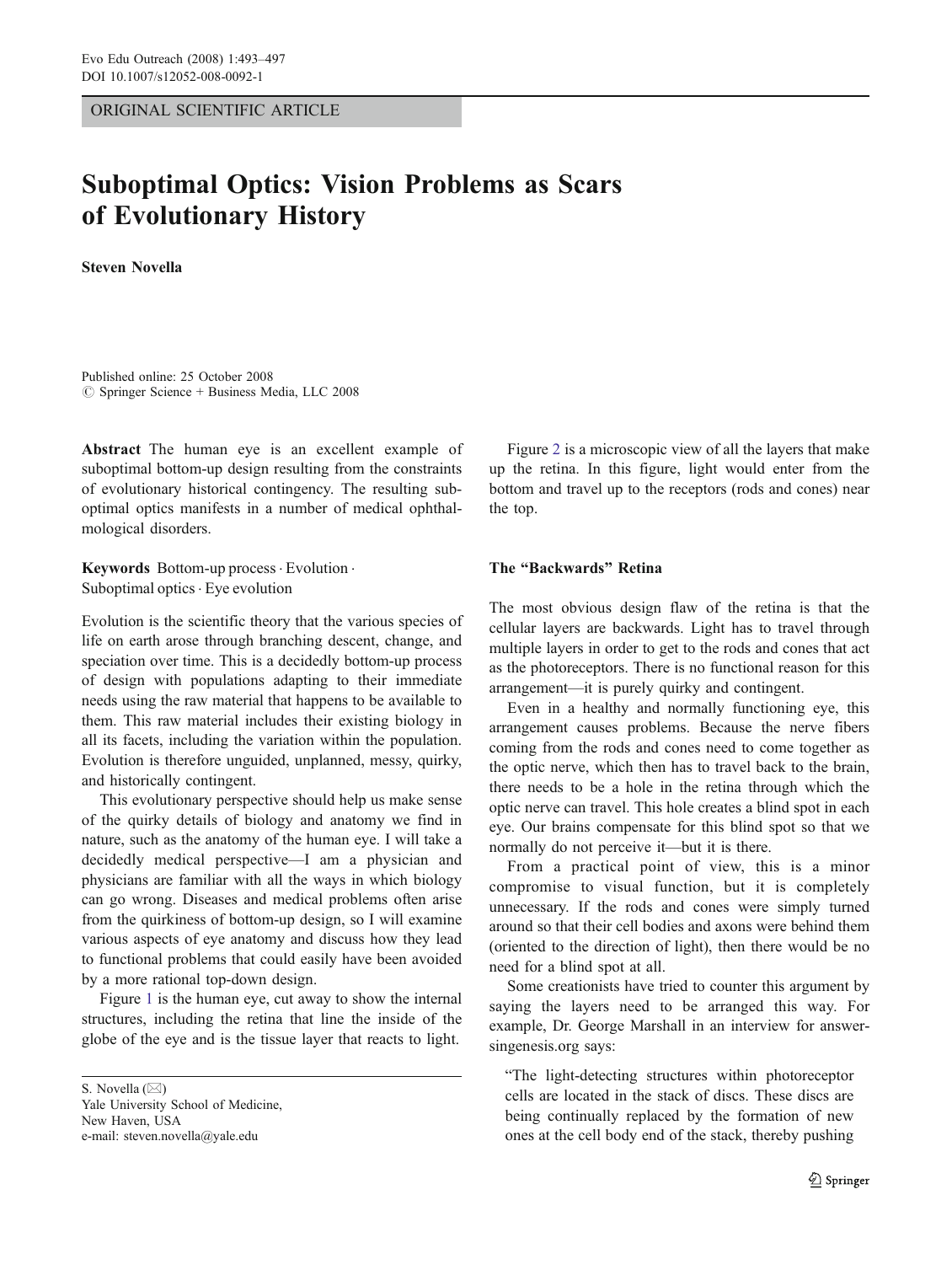<span id="page-1-0"></span>

Fig. 1 The human eye

older discs down the stack. Those discs at the other end of the stack are 'swallowed' by a single layer of retinal pigment epithelial (RPE) cells. RPE cells are highly active, and for this they need a very large blood supply—the choroid. Unlike the retina, which is virtually transparent, the choroid is virtually opaque, because of the vast numbers of red blood cells within it. For the retina to be wired the way that Professor Richard Dawkins suggested, would require the choroid to come between the photoreceptor cells and the light, for RPE cells must be kept in intimate contact with both the choroid and photoreceptor to perform their job. Anybody who has had the misfortune of a hemorrhage in front of the retina will testify as to how well red blood cells block out the light." (Casson [2008\)](#page-4-0)

This answer is clearly false because the evolutionary line that led to modern cephalopods, like the squid, evolved eyes independently from the vertebrate line leading to humans (an example of convergent evolution). The squid eye has the photoreceptor layer at the top of the retina, unlike the vertebrate configuration which has it at the bottom (see Fig. [3](#page-2-0); Cavallerano [1992\)](#page-4-0). It is therefore demonstrably possible for this better configuration to work. Evolutionary contingency reaches different results from different histories. Top-down design, however, offers no explanation for the use of a superior design in one case and a suboptimal design in another.

It just so happens that the primitive vertebrates that first developed a primitive eye were small and transparent, and it is postulated that the arrangement of the retina

therefore did not matter. Either way, once the anatomical choice was made, it constrained all of future vertebrate eye evolution.

Marshall's answer also does not make internal sense because it assumes that certain elements of the current retinal design are necessary and unchangeable—which is only the case in a contingent system, but is certainly not the case in a system designed to its current form without the constraint of history. For example, the rods and cones could have been designed so that the photoreceptor discs are produced at the top (meaning the layer closest to the direction of light), with older ones moving backward toward the bottom of the cells where they are absorbed. Below this absorption layer could be the blood vessels, and the axons from the rods and cones could also leave from the bottom of the rods and cones through this opaque absorption layer (the RPE).

Even worse than the backward arrangement of the rods and cones is the fact that the blood vessels that feed the retinal sit on top of the retina—between the light source and the receptive layer. A more logical arrangement would be to have the blood vessels feed the retina from behind, so that they do not get in the way. In healthy eyes, the blood vessels do not cause any perceptible problem (but they are also partly responsible for the blind spot), but they do limit the total amount of light reaching the rods and cones. The real problem is that they are vulnerable to various diseases.

About 80% of diabetics who have had diabetes for 10 years will develop diabetic retinopathy (Klein et al. [1994](#page-4-0)). In response to chronic ischemia (relative lack of oxygen), the retina will produce chemical signals that tell the blood vessels to proliferate to increase the blood supply. Because the blood vessels are above the retina, they increasingly get in the way, obscuring vision. At present,



Fig. 2 Microscopic view of all the layers that make up the retina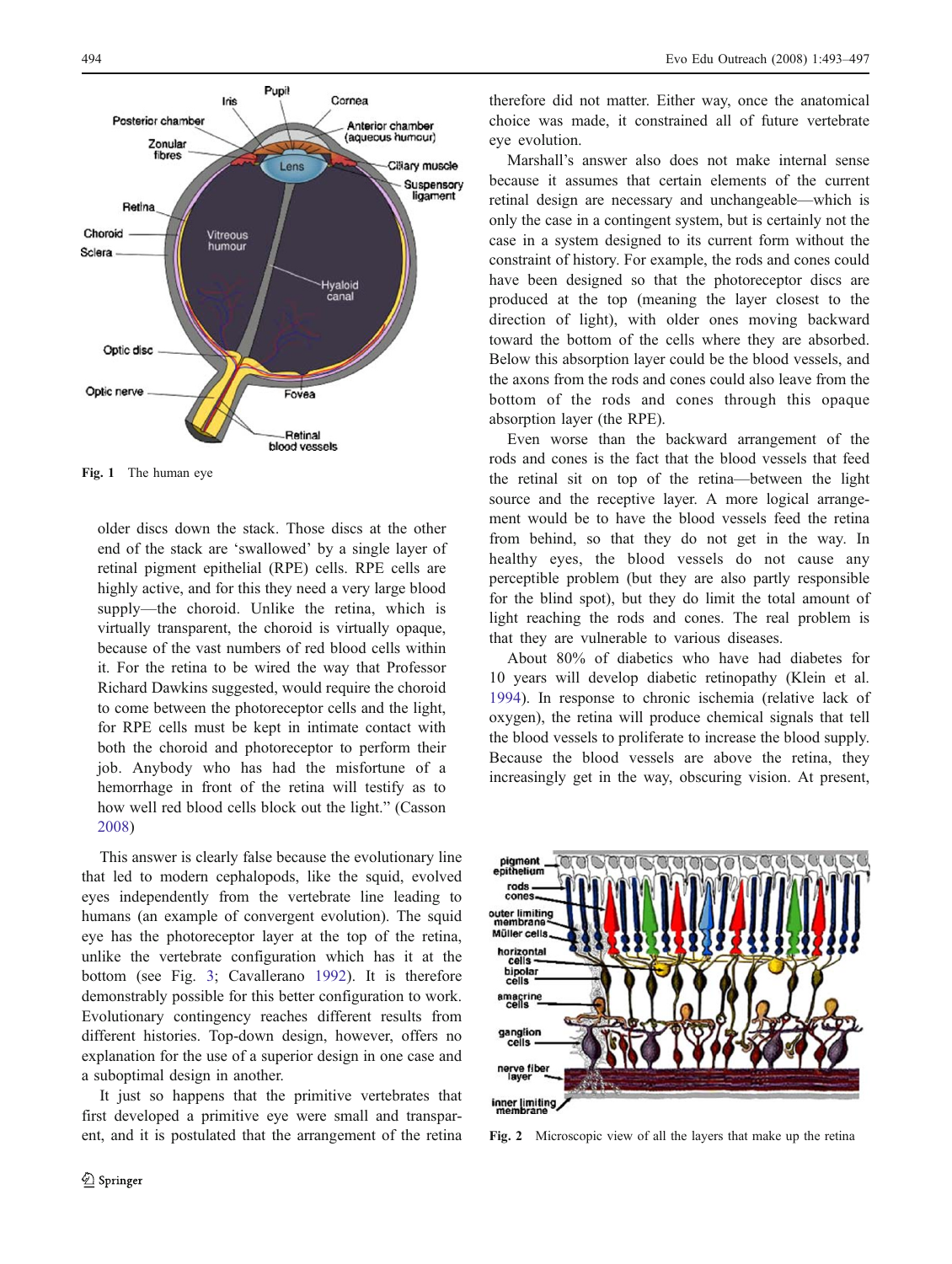<span id="page-2-0"></span>

the primary treatment of diabetic retinopathy is to use a laser to burn some of the blood vessels and decrease their proliferation.

Having the blood vessels in front of the retina also means that even a small retinal hemorrhage can significantly impair vision.

And finally, any edema or inflammation that occurs within the cell layers in front of the rods and cones will likewise impair vision. All of this could have been avoided or minimized were the rods and cones placed in the most superficial layer of the retinal, rather than buried at the bottom.

## Detached Retina

Yet another consequence of the "backward" arrangement of the retina is the susceptibility to detached retina. This occurs when the photoreceptor layer becomes detached from the pigment epithelium beneath (Litzinger and Del Rio-Tsonis [2002](#page-4-0)). The subsequent loss of nourishment causes blindness in the detached part of the retina. One cause of retinal detachment is minor trauma to the retina that allows fluid to leak and build up between the retina and the pigment epithelium, thus separating the layers. But the more common cause is simple aging, that results in subtle changes to the shape of the globe of the eye and loss of the elasticity of the vitreous humor—the gel that fills the globe.

Again, the cephalopod eye does not suffer from retinal detachment because the axons from the photoreceptors anchor them to the layers beneath.

## Macular Degeneration

The macula is that part of the retina that has the densest concentration of rods and cones for detailed vision. Within the macula is a smaller area called the fovea which contains only cones and has the highest density of these receptors. The very existence of the macula, however, is a partial fix for the "backward" arrangement of retinal layers with the nerve and blood vessels between the receptors and the direction of light. This limits the density of rods and cones, and so the partial fix is to have one small area cleared of nerves and blood vessels where rods and cones can be denser. However, if the human retina were designed like that of the squid and other cephalopods, this would not be necessary.

The dependence of the human eye on the macular for sharp vision creates a vulnerability, for any problem with that small area will have a dramatic effect on visual acuity. The rest of the retina will not be able to adequately compensate for the loss or compromise of the macula because the density of rods and cones is just too diffuse.

Macular degeneration is the most common cause of blindness. Although the cause is often unknown, its severe effects on vision are a consequence of the need for a macula as a partial fix for the poor retinal design.

### Angle Closure Glaucoma

Glaucoma results from increased pressure inside the eye. Between the iris and the cornea is a space called the anterior chamber which is filled with the aqueous humor—a clear liquid that is constantly made and drained from this chamber. If the drainage is blocked or slowed, then the fluid will back up, increasing the pressure inside the eye. This pressure can damage the optic nerve, resulting in blindness. In acute angle closure glaucoma, blindness can occur within hours and it is therefore an emergency.

The draining channels, called the trabecular meshwork, are at the angle between the iris and the cornea. When this angle gets too narrow because the iris is pushing up against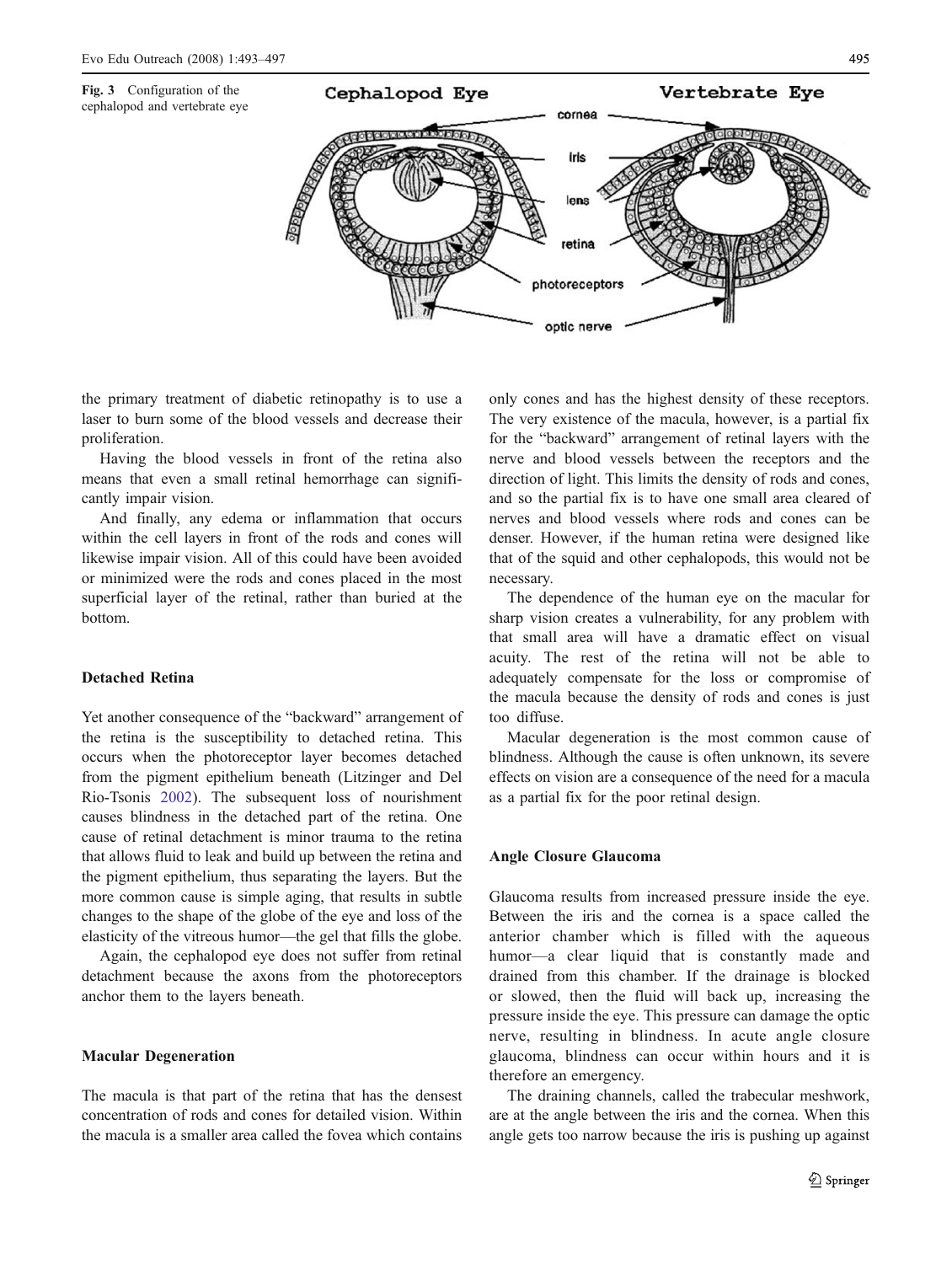the meshwork, then drainage can be blocked. This is another example of suboptimal design—the drainage is unnecessarily precarious and susceptible to blockage, leading to rapid loss of vision.

Through the quirkiness of genetics, some populations are more susceptible to angle closure glaucoma than others because they have an inherently narrower angle to start with. The most susceptible populations are Asians and Inuit. There is speculation that the narrow angle may have been a thermoregulatory adaptation to colder climates—a compromise exacerbating an already existing design weakness (Marshall [1996\)](#page-4-0).

### The Extraocular Muscles

The arrangement of the extraocular muscles—the muscles that move the eyes—is also difficult to explain without appealing to evolutionary contingency. There are more muscles than are minimally necessary and yet there is no functional redundancy. In order to move a sphere in any direction, only three muscles would be necessary, evenly spaced like the legs of a tripod. The human eye has six—the superior, inferior, lateral, and medial rectus, and the superior and inferior oblique. And yet, despite the extra three muscles, the loss of function of any one muscle causes an impairment of eye movement and results in double vision or displaced vision. A more frugal design with only three muscles would be more efficient and less prone to malfunction, as there are fewer components to break down.

If the eye were to be designed with more than the minimal three muscles, then it would make sense to arrange the muscles so that the loss of one or even more would not impair eye movement.

Fossil evidence suggests that primitive jawed fishes had seven extraocular muscles (Whitnall [1911\)](#page-4-0). Some modern vertebrates retain this configuration, such as dogs that have a 7th extraocular muscle, the retractor bulbi, not found in humans, although there is a report of an incidence of the retractor bulbi occurring in a human, a likely recitavistic trait (Young [2008\)](#page-4-0).

The configuration of cranial nerve control of the extraocular muscles also makes no design sense. The lateral rectus is controlled by cranial nerve VI (abducens), the superior oblique by cranial nerve IV (trochlear), and the rest by cranial nerve III (oculomotor). There is no functional advantage to this particular arrangement; it is an accident of evolution. Having three cranial nerves responsible for eye muscles multiplies the opportunity for failure of any one, and again there is no redundancy as a hedge against malfunction.

But the most suboptimal aspect of cranial nerve innervation of the extraocular muscles is the abducens, cranial nerve VI. The abducens takes an unnecessarily long path from the brainstem, through the skull, and to the lateral rectus. There is no design reason for this long path—it too is an accident of evolution. It makes the abducens particularly vulnerable to injury or stretching, and for this reason, abducens palsy is the most common extraocular muscle weakness. The trochlear nerve (cranial nerve IV to the superior oblique) also takes an unusual pathway—it exits the brainstem heading toward the back of the brain, which is the wrong direction. It must then swing around and head toward the eyes. As with the abducens nerve, this unnecessarily long pathway increases the potential for malfunction.

## Susceptibility to Disease

The human eye is susceptible to a number of other diseases and dysfunctions that do not result from any obvious "design flaw" but for which there is no particular protection either. This is a weaker line of evidence for evolution because there is no clear flaw to point to, simply the lack of design elements that could have protected the eye from problems. For example, if the shape of the eye and cornea are not within certain narrow parameters then the image will not focus on the retina, leading to nearsightedness or farsightedness. It is not difficult to imagine plausible mechanisms to correct these so-called refractive errors—such as mechanisms for distorting the shape of the cornea or the globe of the eye. This could be done with muscles or by increasing or decreasing the fluid behind the cornea and within the globe.

Cataracts form when the proteins in the lens begin to clump together, causing the lens to become cloudy and obscuring vision. A protein design that does not allow for this clumping, or a repair mechanism to replace clumped proteins, could render the lens immune to cataracts. The lens also tends to become stiff with age, reducing its ability to focus near objects onto the retina. As a result the near point, the closest point that a person can bring into focus, moves slowly farther away, causing what is called presbyopia. Most people, when they get into their 40s or 50s, need to use reading glasses for this reason.

Again, by itself, this is not a compelling line of evidence for evolution. But since evolution has been adequately established through multiple other independent lines of evidence, it can provide a helpful perspective by which such susceptibilities to eye malfunction can be best understood.